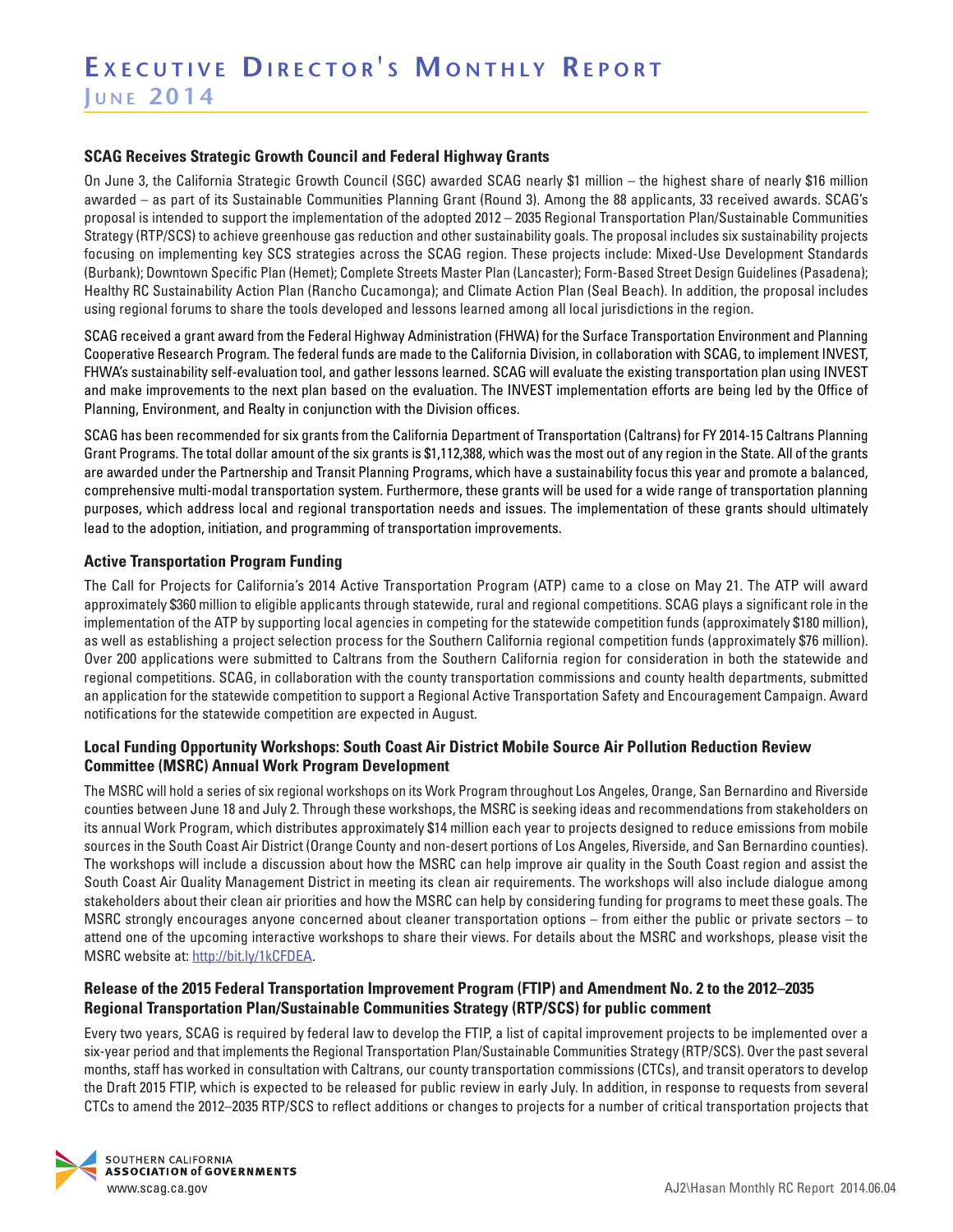are ready to move forward toward the implementation phase, staff has also developed Draft Amendment No. 2 to the 2012–2035 RTP/ SCS along with the 2015 FTIP. Both draft documents will be available for a 30-day public review and comment period beginning July 1. Staff will review and respond to comments received during the comment period in August and return to the Transportation committee and the Regional Council with a recommendation to adopt both 2015 FTIP and Amendment No. 2 to the 2012 RTP/SCS in September.

# **Release of the California Freight Mobility Plan Administrative Draft**

The California Freight Advisory Committee (CFAC) most recently convened on May 14 in Sacramento to discuss key components of the California Freight Mobility Plan (CFMP) Administrative Draft scheduled for public release in June. The CFAC is currently reviewing and discussing key chapter components of the CFMP along with the development of a statewide freight project list.

In advance of the public release, SCAG has been collaborating with our local transportation partners and other regional MPOs throughout the State to jointly comment on the Draft CFMP and freight project list. We have been encouraging the State to work with the MPOs, local transportation partners, as well as other Caltrans and California Transportation Commission staff, to build upon the current processes used to evaluate and prioritize projects as appropriate. Additionally, work is currently being conducted amongst the regional and local agencies to submit a comprehensive list of regional freight initiatives that reflect SCAG's adopted 2012 Regional Transportation Plan.

# **U.S. Environmental Protection Agency (EPA) Action Update on Air Quality Standards**

On May 23, the EPA published in the Federal Register two proposed actions and one interim final rule positively affecting the SCAG region. The two proposed actions for the South Coast ozone non attainment area are 1) approve California's new plan for attainment of the 1-hour ozone standard in the South Coast extreme ozone non attainment area (demonstrating attainment of the standard in 2022); and 2) approve vehicle miles traveled (VMT) emissions offset demonstrations for the 1-hour and the 1997 8-hour ozone standards, showing that emissions resulting from increased VMT and vehicle trips in the South Coast have been adequately offset by transportation control strategies and transportation control measures that reduce emissions. The plan and the demonstrations were both proposed by the South Coast AQMD as part of the 2012 Air Quality Management Plan. The proposed approval of the VMT offset demonstrations is critical as it overrides EPA's previous disapproval of VMT offset demonstrations for the South Coast. As a result, the EPA is issuing an interim final determination, effective immediately upon publication in the Federal Register on May 23 and defers pending sanctions. The EPA is providing a comment period of 30 days on the proposed rules and interim final rule concluding June 23.

# **AB32 Scoping Plan Update Approved by California Air Resources Board (ARB)**

On May 22, ARB approved the Climate Change Scoping Plan Update after a public hearing. Pursuant to AB32 (the California Global Warming Solutions Act of 2006), this is the first update to the Scoping Plan that was originally approved by ARB in 2008. In April 2014, ARB staff provided a briefing on the Draft Scoping Plan Update to the Energy and Environment Committee. SCAG staff also provided comments on the Draft Update; a copy is included in the June Board Info Packet. As part of the approval, the ARB Board directed staff to prepare an updated economic assessment, and to develop a work plan by 2014. The work plan will identify the timeline and methodology to estimate the cost and benefits of AB32 measures on the California economy. It will also identify the distribution of impacts on industry, small businesses, households, environmental justice communities and the public sector. ARB Board also directed its staff to report annually on AB32 implementation to track progress toward the 2020 target and beyond. SCAG staff will continue to monitor, participate, and report on these efforts. The Climate Change Scoping Plan Update and associated documentation can be accessed at: http://bit.ly/1jQV3QC.

## **ArcGIS Software Trainings for Member Jurisdictions**

SCAG's GIS Services Program has scheduled 15 intermediate and advanced ArcGIS software trainings in different venues throughout the SCAG region. Registration from staff at member jurisdictions was overwhelming, with nearly 200 registrants for these sessions. SCAG has already completed five customized GIS training sessions that were attended by 80 participants. During these classroom style trainings, SCAG performed software knowledge-sharing and skill-development at various levels utilizing the latest GIS techniques. Training participants are from a range of backgrounds, including urban planning, utilities (energy, water), asset management, transportation, and civil engineering, and are all employed in local government. Participants reported satisfaction with the high quality of the training sessions and valued the opportunity to develop substantial professional skills that will help them perform their daily duties more costeffectively and efficiently. In their view, the strength of SCAG's GIS training is that it focuses on applied techniques to addresses real-life situations and demonstrates the broader use of GIS as an analysis and decision-making support tool.

# **Aerial Imagery Consortium for Imperial County**

SCAG's GIS Services Program has selected a consultant for the acquisition of aerial imagery for Imperial County. This is a collaborative effort involving various agencies, including the cities of Brawley, Calipatria, Calexico, El Centro, Holtville, Imperial, Westmorland, County of Imperial (several departments), and Caltrans. Partners are contributing funds for six-inch imagery in urban and irrigated areas and one foot in rural areas, as well as for infrared bands, elevations and building representations. SCAG is contributing about 50% of the project cost. The Bureau of Land Management, US Navy and US Fish and Wildlife will also provide an integral role in the quality control of the imagery data through in-kind services. The new data sets will help local jurisdictions in their GIS capabilities in planning, engineering, and other related activities.

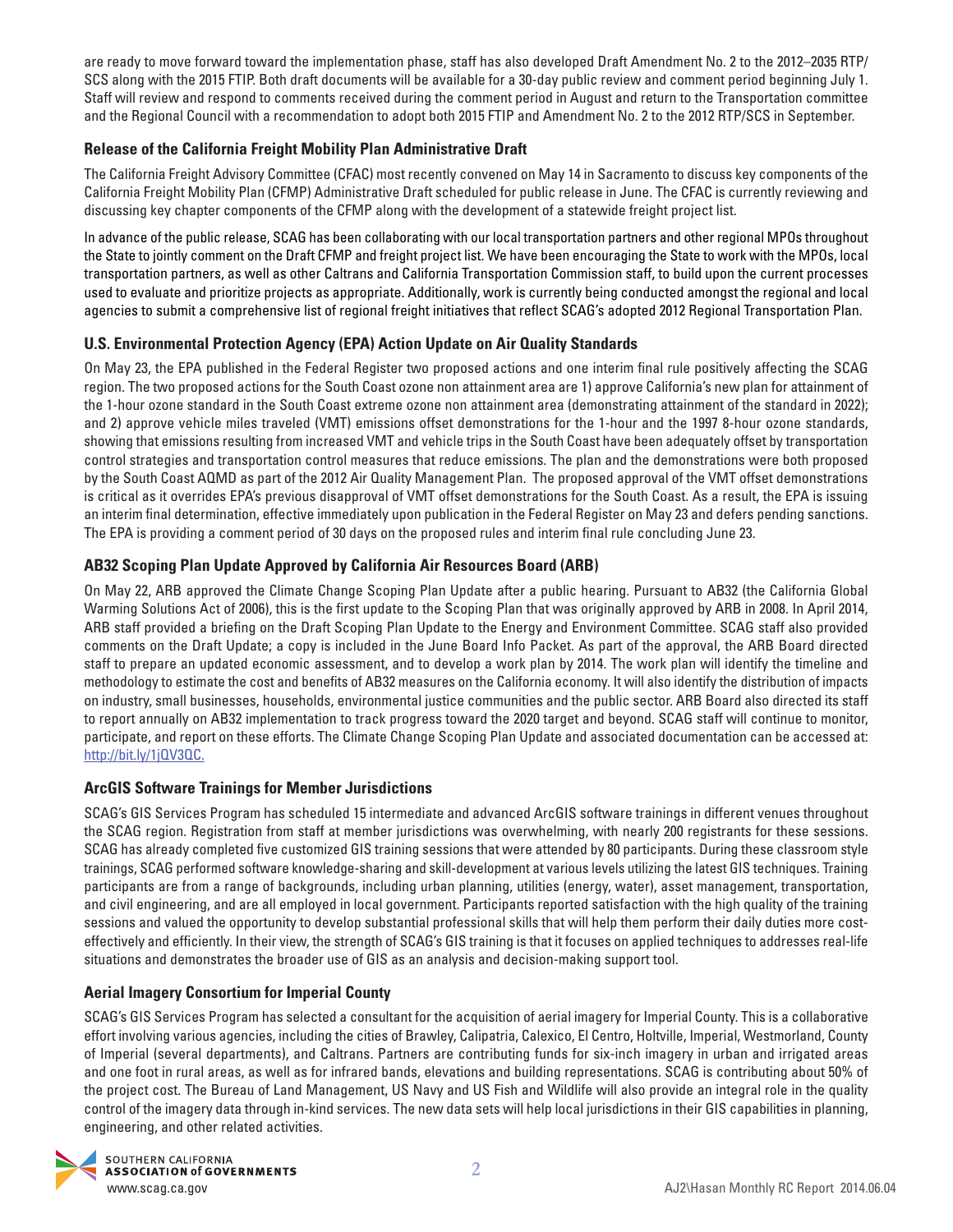## **One-on-One Meetings with Local Jurisdictions for the 2016 – 2040 RTP/SCS**

A critical component to the success of the 2016 RTP/SCS will be the participation of all 197 local government partners within the SCAG Region. To this end, a significant amount of SCAG staff resources have been expended to ensure all local governments are fully informed of the planning process and have a clear and adequate opportunity to provide input, thereby emphasizing a bottom-up process and enabling regional collaboration. Over the last six months, SCAG staff has met with over 187 (95%) local jurisdictions in the SCAG Region. The goal of this significant undertaking was to answer questions on the local input process, to offer assistance, and to solicit input on the base data that will feed into the 2016 RTP/SCS. Although the deadline for providing input at this stage of development was May 30, staff continues to reach out to the remaining jurisdictions to ensure they are informed of the process and are familiar with the various data elements that are involved in SCAG's regional analysis. We highly value the effort that local jurisdictions have devoted to ensure that SCAG's datasets reflect their on-the-ground knowledge and expertise. Your contribution cannot be overstated; city and county staff have devoted a significant amount of time and resources to ensure that our future regional plan has local relevance. For more information, please contact Frank Wen at (213) 236-1854 or at [wen@scag.ca.gov](mailto:wen@scag.ca.gov).

### **California Career Pathways Trust Grant Awardees Announced**

State Superintendent of Public Instruction Tom Torlakson announced on May 30 the 39 consortia that will be the first recipients of grants under the State's \$250 million dollar program designed to help students stay in school and move toward college and employment in a highdemand field. The California Career Pathways Trust (CCPT), administered by the California Department of Education, was spearheaded last year by Senate President pro Tempore Darrell Steinberg, which featured prominently in his remarks to Southern California civic and business leaders at the 4th Annual Southern California Economic Recovery & Job Creation Summit co-hosted by SCAG and the Southern California Leadership Council on December 5, 2013, in Downtown Los Angeles. Under the grant program, recipients are tasked with creating sustained career pathways programs that connect businesses, K–12 schools, and community colleges to better prepare students for the 21st century workplace. State officials received 123 eligible applications containing about \$709 million in requested grants; nearly triple the \$250 million in available funding. Applicants included community college districts, county offices of education, direct-funded charter schools, and school districts. SCAG received numerous requests for letters of support and of those that requested letters, the following consortia will receive grants (and amount awarded):

- Long Beach Community College District (\$15 Million Grant Category)
- Orange County Department of Education (\$15 Million Grant Category)
- Long Beach Unified School District (\$6 Million Grant Category)

The following are the remaining consortia in the SCAG region that will receive grant funds:

- \$15 Million Grant Category
- Los Angeles Unified School District
- Pasadena Area Community College District
- Ventura County Community College District
- Victor Valley Community College District
- \$6 Million Grant Category
- Antelope Valley Community College District
- Fullerton Joint Union High School District
- Glendale Unified School District
- Los Angeles County Office of Education
- Montebello Unified School District
- Oxnard Union High School District
- Rancho Santiago Community College District
- \$600,000 Grant Category
- Centinela Valley Union High School District
- Inglewood Unified School District

In total, the SCAG region received 16 of the 39 grants with funding at approximately \$139,200,000, which is more than half of the overall amount available (\$249,750,000 according to the California Department of Education). Congratulations to all consortia that received grants under this new and exciting program!